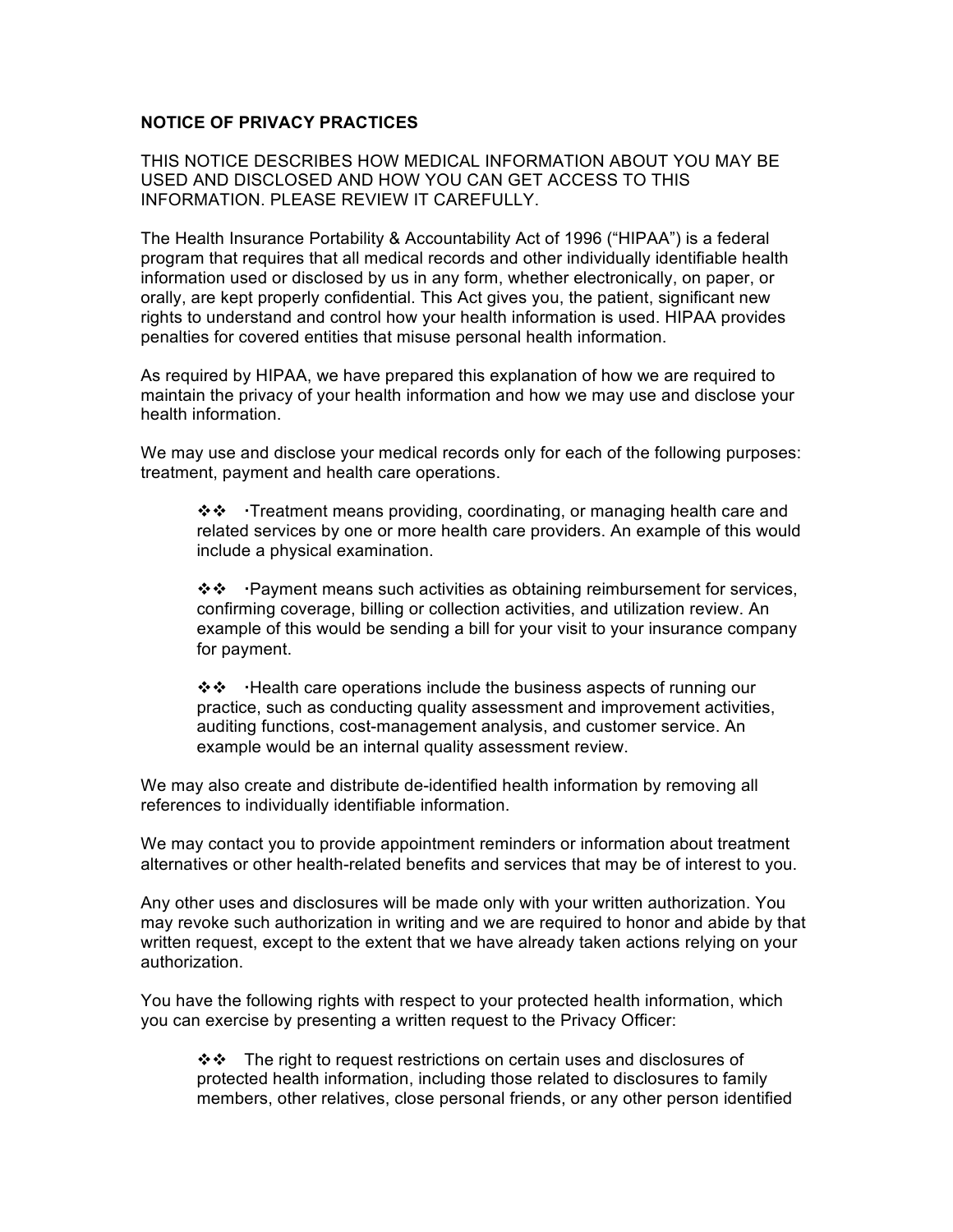by you. We are, however, not required to agree to a requested restriction. If we do agree to a restriction, we must abide by it unless you agree in writing to remove it.

 $\mathbf{\hat{\cdot}} \mathbf{\hat{\cdot}}$  The right to reasonable requests to receive confidential communications of protected health information from us by alternative means or at alternative locations.

 $\mathbf{\hat{B}} \cdot \mathbf{\hat{C}}$  The right to inspect and copy your protected health information.

❖❖ The right to amend your protected health information.

❖❖ The right to obtain and we have the obligation to provide to you a paper copy of this notice from us at your first service delivery date.

 $\div\div\text{The right to provide and we are obliged to receive a.}$ written acknowledgement that you have received a copy of our Notice of Privacy Practices.

We are required by law to maintain the privacy of your protected health information and to provide you with notice of our legal duties and privacy practices with respect to protected health information.

This notice is effective of April 14, 2003 and we are required to abide by the terms of the Notice of Privacy Practices currently in effect. We reserve the right to change the terms of our Notice of Privacy Practices and to make the new notice provisions effective for all protected health information that we maintain. We will post and you may request a written copy of a revised Notice of Privacy Practices from this office.

You have recourse if you feel that your privacy protections have been violated. You have the right to file a formal, written complaint with us at the address below, or with the Department of Health & Human Services, Office of Civil Rights, about violations of the provisions of this notice or the policies and procedures of our office. We will not retaliate against you for filing a complaint.

Please contact us for more information:

Nan Kennelly, SLP Onword Therapy 4450 31<sup>st</sup> Avenue S, Suite 103 Fargo, ND 58104 701-364-5433

For more information about HIPAA Or to file a complaint:

The U.S. Department of Health & Human Services Office of Civil Rights 200 Independence Avenue, S.W. Washington, D.C. 20201

(202) 619-0257 Toll Free: 1-877-696-6775